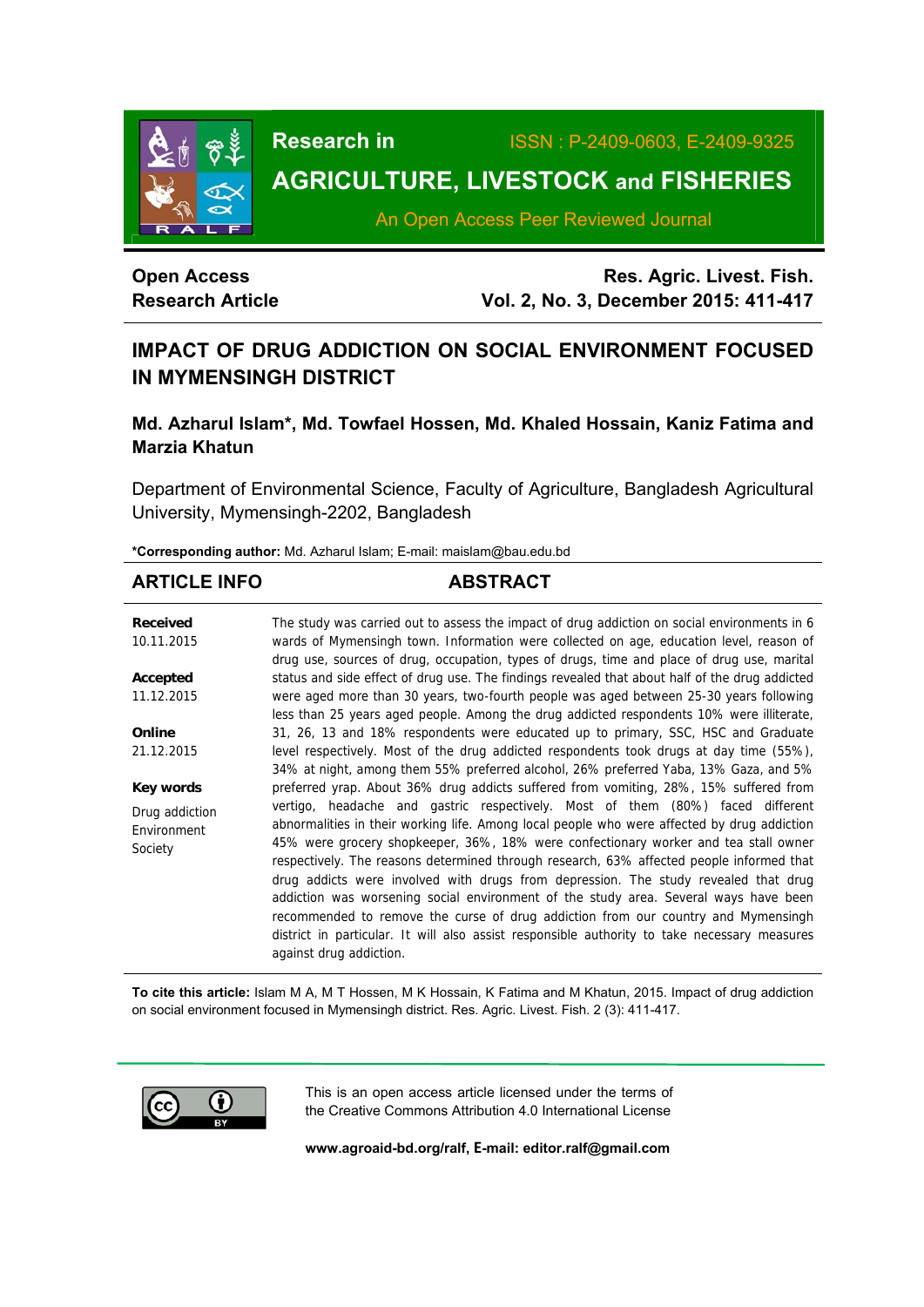## **INTRODUCTION**

 Drug addiction has become a major social problem in Bangladesh. In a developing country like Bangladesh, incidence of drug addiction has been increasing day by day. It was a problem of developed countries beforehand, now it is one of the important social problems of our country. It seems our country has been trapped by this social problem. Drug addiction hampers the mental and physical strengths of human being. Drug use affects virtually every organ system of the body, from the central nervous system to the cardiovascular, endocrine, respiratory, and immune systems (UNODC, 2003).

 Bangladesh is located between the Golden Crescent to the west, comprising Afghanistan, Pakistan, Iran and Golden Triangle to the east, comprising Myanmar, Laos, Vietnam and Thailand. Afghanistan remains the largest cultivator of illicit opium poppy in the world, accounting for approximately 87% of illicit opium worldwide and amounts to one third of its GDP (Gross Domestic Product). Myanmar is the world's second largest producer of illicit opium with annual production of 1090 metric tons (Amin, 2007). The most commonly used drugs are cannabis (equivalent to ganja in Indian subcontinent), phensidyl (cough syrup containing codeine), sedatives and heroin. Other drugs, namely buprenethazine (tamagesic-an opiate), diazepam, promethazine (phenargan), synthetic opiates such as pethidine (meperidine), pentazocine and morphine are also commonly injected drugs in South Asian countries including Bangladesh (Ray, 1998; Reid, 2002; UNODC, 2003; Ikfat, 2007). Due to the improved and easy transport facilities drugs are being available easily around the world (UNODC, 2003). In recent years, drug addiction has been significantly increased in Mymensingh district (Dip, 2010). This agent of human devastation has spread its tentacles in Mymensingh and also in our country. Every intelligent and conscious person in the society is alarmed by the present rate of addiction. The addicts are students, professionals, businessmen, laborers, rickshaw/van pullers and from other professionals. Students are most affected and drugs have caused deterioration of academic performance and students have also given-up going to schools and colleges. These addicts are turning into various criminal activities in order to procure drugs. The present study was carried out to assess the present situation and identify the impact of drug addiction on social environment.

### **MATERIALS AND METHODS**

 The study was conducted through personal interview of 38 identified addicts respondents from ward-2 (Kristopur and Kalibari), ward-1 (Natok ghorlane and munsibari), ward-4 (Brammopolly and Purohitpara), ward-5 (Baganbari), ward-14 (Maskanda), and ward-20 (Kewatkhali) areas of Mymensingh town. Different centers for Rehabilitation of Drug Addiction in Mymensingh town were purposively selected. The selected centers were i) Punorjibon, Taltola, Mymensingh ii) SETU, Chupsha Majar area, Mymensingh iii) Aalo, Vatikasor, Mymensingh iv) Dip, Mashkanda, Dokhin Para, Mymensingh. Keeping all the objectives of study in view and considering the limitation on research with respect to time, transportation and other facilities, the study area was selected for the following reasons: a) Easily accessible to the respondents, b) Apparently a quite large number of drug addicts were available in those areas, c) Easy communication facilities, d) Willingness of the respondents to cooperate with the researcher. In order to collect relevant information from the respondents, three sets of interview schedule were used. The schedules were carefully designed in keeping the objectives of the study in view. The schedule contained very easy, simple, direct questions and different scales were used to obtain information. Direct questions were used to obtain information on age, level of education, family information etc. The interview schedule was pre-tested by interviewing five sampled drug addicted and then final shape was given to the interview schedule.

 Data were collected by the researcher himself during June to .October 2009. Data were collected through direct personal interview by the researcher himself among drug addicts, affected people in the locality and with the authority of rehab centers as per schedule designed during study period. To get actual and valid information from them, all possible effort were made to explain the purpose of the study and assured the respondents about the confidentiality of the information. After completing each interview, the schedule was checked and verified to be sure that answer to each item listed in it had been properly recorded. A discussion was held with the local elite to seek their opinions on eradication of drug addiction from the society. The collected data were analyzed by the SPSS (Statistical Package for Social Science) program, using cross tab to find out the % of total data, mean, standard deviation and correlation between two or more variables.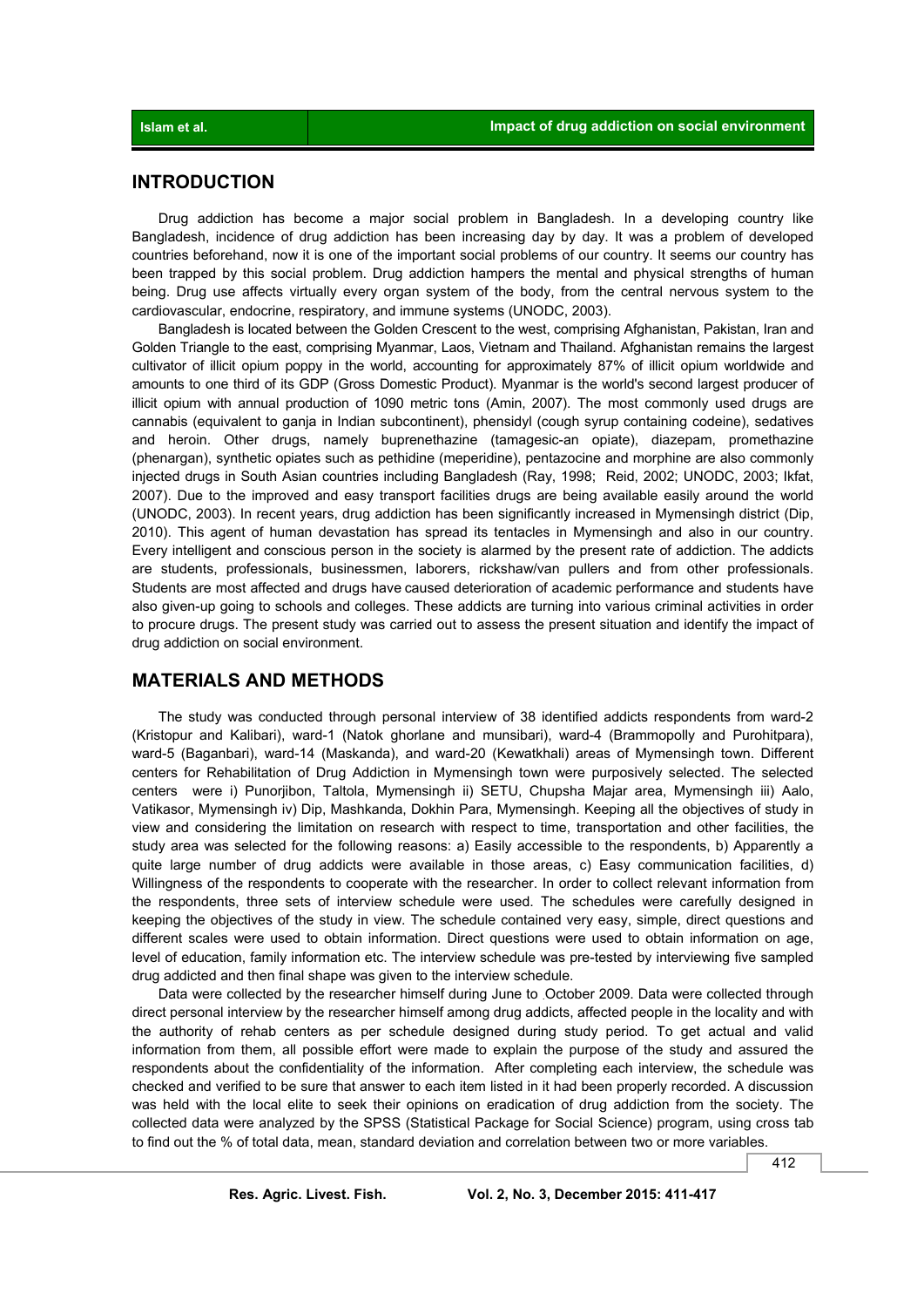## **RESULTS AND DISCUSSION**

Three types of respondents from different wards of Mymensingh town were surveyed to find their perception about the impact of drug addiction on social environment. The types of respondents are: Drug addicted respondents, local people who were affected by drug addiction, personnel of rehabilitation centre.

#### **Age of respondents**

 Thirty eight drug addicts were interviewed in this study. Among the respondents about half of them were aged more than thirty years. About two-fourth people were aged between 25 to 30 years and another twofourth people were aged less than 25 years. Rupon (2009) reported less than 30 years respondents were mostly addicted to drugs. In this study he also found that most drug addicts were more than 30 years of age. This difference has occurred due to difference of respondents as well as study area.

#### **Marital status of drug addicted respondents**

 Survey result showed that more than 60 percent respondents were unmarried and around 40 percent respondents were.

#### **Occupation and Education of respondents**

 Among the respondents more than 30 percent were students. About 18% drug addicted were daily labourers and unemployed people each. About 8 percent drugs addicted were businessmen and service holders. Approximately 13 percent people were involved in other occupation (Table 1).

 Survey results reported that about 30 percent addicted were illiterate. More than 25 percent people were educated upto SSC level. About 18 percent respondents had completed graduation. Around 13 percent people were educated upto HSC level. Only 10 percent people were educated upto primary level (Table 1). Wright (2001) reported illiterate people were mostly addicted to drugs. Result of this study found similar where both literate and illiterate peoples were addicted.

| <b>Occupation</b>  | Percent (%) | <b>Education</b>  | Percent (%)    |
|--------------------|-------------|-------------------|----------------|
| Student            | 34.2        | <b>Illiterate</b> | 31.6           |
| Unemployed         | 18.4        | Upto Primary      | 10.5           |
| <b>Businessman</b> | 7.9         | Upto SSC          | 26.3           |
| Labourers          | 18.4        | Upto HSC          | 13.2           |
| Service holders    | 7.9         | Graduate          | 18.4           |
| <b>Others</b>      | 13.2        | -                 | $\blacksquare$ |

**Table 1.** Occupational and Educational status of drug addicted respondents in the study area

#### **Sources of drugs**

 Survey result showed more than half of the addicts got their drugs from their friends. More than one-fourth respondents purchased their drugs from the dealers. Only 5 percent and 7 percent respondents got their dope from the local leaders and local drug sellers (Table 2).

#### **Variation of drugs**

 Survey result showed that more than half of the respondents used alcohol and more than one-fourth of the respondents used aba. On the other hand only 13 percent and 5 percent respondents used gaza and syrup respectively (Table 2).

|  |  |  |  | Table 2. Source and Variety of drugs according to drug addicted respondents |
|--|--|--|--|-----------------------------------------------------------------------------|
|--|--|--|--|-----------------------------------------------------------------------------|

| Source of drugs   | Percent (%) | Variety of drugs | Percent (%) |
|-------------------|-------------|------------------|-------------|
| Friends           | 57.9        | Alcohol          | 55.3        |
| <b>Dealers</b>    | 28.9        | Gaza             | 13.2        |
| Local Leader      | 5.3         | Yaba             | 26.3        |
| Local drug seller | 7.9         | Syrup            | 5.3         |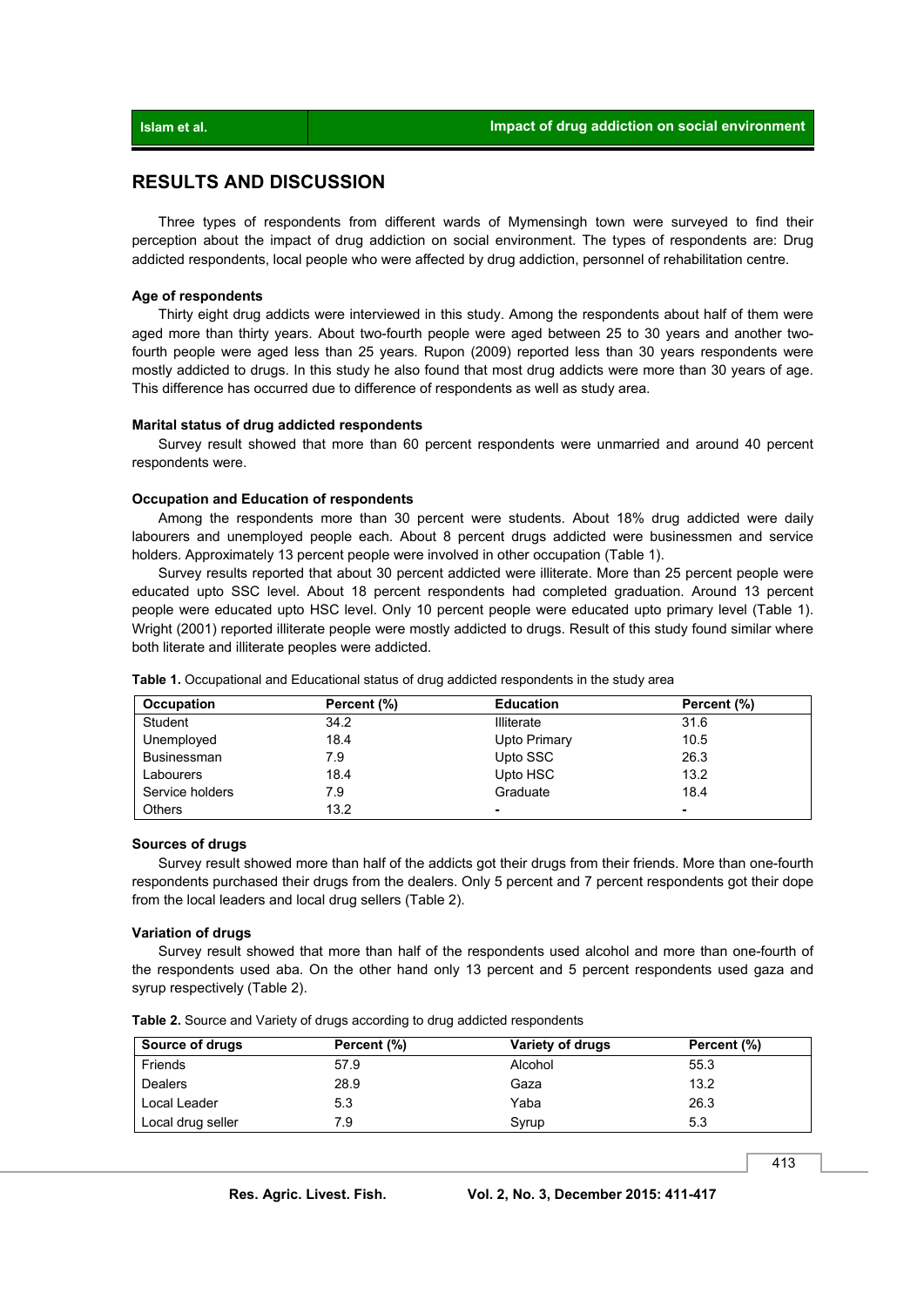#### **Place and time of using drugs**

 Survey result revealed that among the respondents nearly one-third people used drugs at river side. Nearly one-fifth people used drugs in home and at road side. More than 10 percent respondents used drugs in student mess and in park. Only about 7 percent people took drugs in rail station. It is evident in this study that maximum addicted used drugs at the old Bharmaputra river side.

 Survey result revealed, about 55 percent respondents used drugs at day time and around 34 percent respondents used drugs at night. Only about 10 percent respondents used drugs occasionally (Table 3).

Vender (2011) reported that the most of the respondents used drugs at both day and night time. But this study revealed that most of the respondents used drugs at day time.

|  |  | Table 3. Time of using drugs according to respondents |  |
|--|--|-------------------------------------------------------|--|
|  |  |                                                       |  |

| <b>Time</b>              | Percent (%) |
|--------------------------|-------------|
| Night                    | 34.2        |
| Day                      | 55.3        |
| Occasionally (Eid, Puja) | 10.5        |
| Total                    | 100.0       |

#### **Respondents influence on others about drugs**

 Survey result revealed that over 90 percent respondents discouraged others to take drugs and only about 7 percent respondents encouraged others to take drugs. Drug addicts realized themselves that drug addiction is very harmful for human health. So, they discouraged others to take drugs.

#### **Side effect of using drugs**

 Researcher found that nearly 37 percent respondents suffered side effects like vommiting and nearly 30 percent respondents suffered from vertigo. About 15 percent respondents experienced headache and gastric. Only around 18 percent respondents experienced all the symptoms (Table 4).

#### **Table 4.** Side effect of taking drugs

| Side effects       | Percent (%) |
|--------------------|-------------|
| Vomiting           | 36.8        |
| Vertigo            | 28.9        |
| Headache & Gastric | 15.8        |
| All Symptom        | 18.4        |

#### **Local people who are affected by drug addiction**

 Survey result showed that among the affected local resident nearly half of the respondents were grocery shopkeeper. Nearly one third respondents were confectionary worker and only about 18 percent respondents were tea stall owner (Table 5).

 Grocery shopkeepers were mostly sufferer because the addicts often took items from their shop by force and didn't pay the money. The shop owner could not do anything because they were afraid of the addicts.

**Table 5.** Occupation of the affected people in the study area

| Occupation           | Percent (%) |
|----------------------|-------------|
| Grocery shopkeeper   | 45.5        |
| Tea stall owner      | 18.2        |
| Confectionary worker | 36.4        |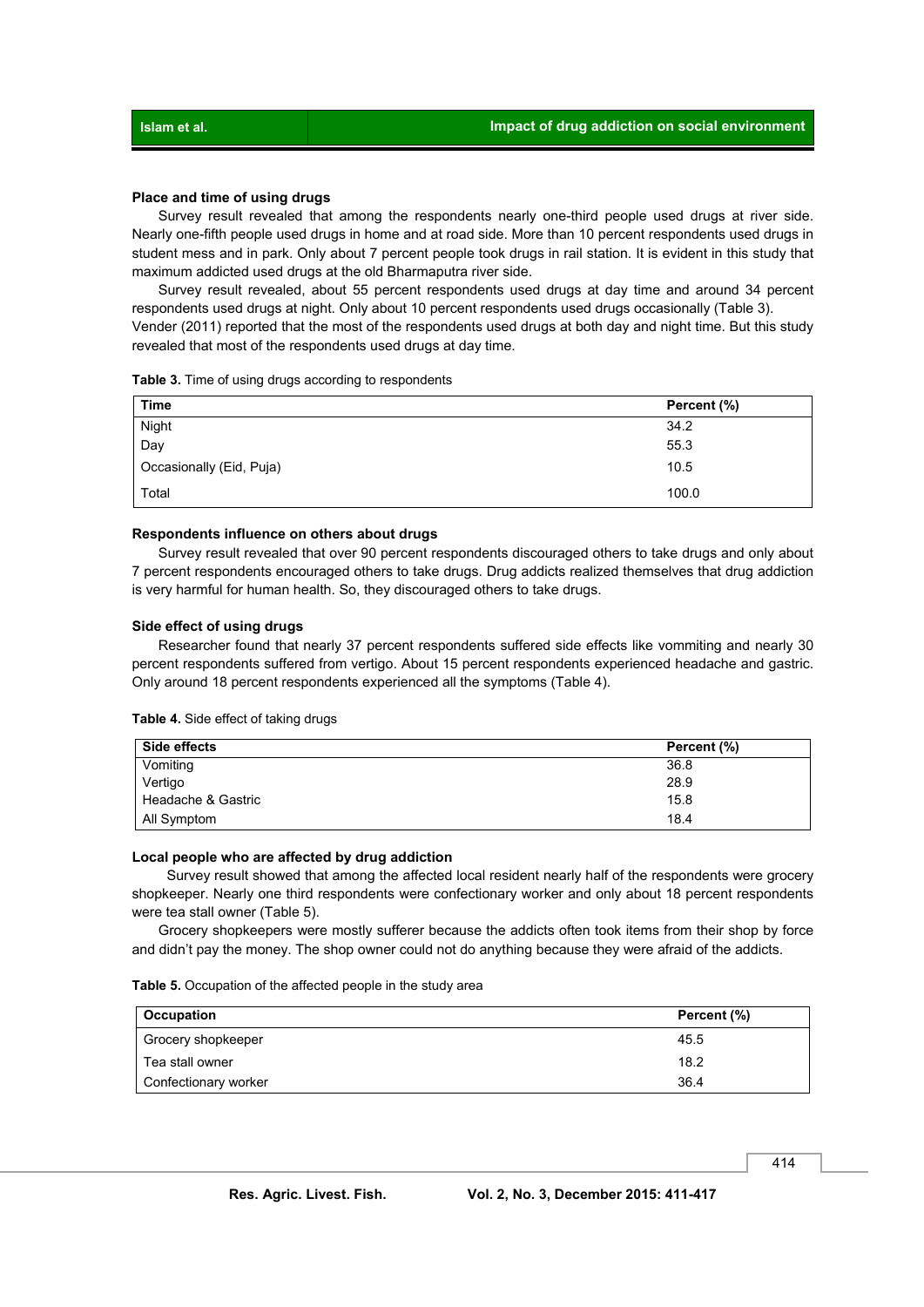#### **Presence of drug business in the study area**

 Survey result showed that there was drug business in more than 80 percent study area and in around 18 percent of study area there was no drug business. So, it is evident that there was existence of drug business in the most of study area. Presence of drug business deteriorates the disciplinary condition of the locality.

#### **Socio-Economic condition of the drug dealer**

 Survey result showed, more than 40 percent drug dealers were poor. About 27 percent drug dealer were very poor. More than 15 percent dealers were from middle class (according to author's observation) and only around 9 percent drug dealer were rich.

#### **Causes of drug addiction**

 Survey result showed, nearly two-third people thought that depression was the main cause of drug addiction. More than one-fourth people told that friends' inspiration was a cause of drug addiction and only around 9 percent people became drug addicted from curiosity.

#### **Source of money of the addicted people**

 Survey result showed more than half of the respondents admitted that stealing was the main source of money of the drug addicts. Less than one-third people told robbery and only around 18 percent told that hijacking was the source of money of addicted people in the locality (Table 6). Criminal activities like robbery, hijacking and stealing are worsening social environment in the study area.

**Table 6.** Distribution of Source of income of the addicted people

| <b>Source</b> | Percent (%) |
|---------------|-------------|
| Robbery       | 18.2        |
| Hijacking     | 27.3        |
| Stealing      | 54.5        |

#### **Police and social activity against drug addiction**

 Survey result showed that more than 70 percent people said that there was policing to control drug business in the locality but this was not enough to control the drug business. More than 70 percent people said that there was no local activity against drug dealing. Although people were suffering from drug business they didn't protest against it, because the drug suppliers were connected with the powerful people of the society and the general people were afraid of them.

#### **Numbers of patients admitted in rehab centre (Dip)**

 Survey result showed that average 204 addicts were admitted in this rehab centre per year in which 36.85 were students, 33.04 were unemployed, 14.93 were businessman, 3.52 were labourer, nearly 6 were service holder and about 6 were from other occupation where number of students was remarkable and increasing the number of addicted day by day.

#### **Numbers of patients came round from rehab centre**

 Rehab centre DIP offered for a treatment of 3 months. According to the record of DIP, nearly 45 addicts were completely, about 33 were moderately and 22.29 were cured to lower extent from 2008 to 2012. Average numbers of cured patients were reported 182 per year.

#### **Relationship between occupation and drug addiction**

 The relationship between occupation of the respondents and drug addiction was examined by testing the null hypothesis: "There is no relationship between occupation of the respondents and drug addiction". The computed value of the co-efficient of correlation between occupation and drug addiction was found to be 0.537 shown in table 7. Based on the co-efficient value, the following observations were made: The relationship showed a positive trend. A significant relationship was found between two variables at 0.01 level of probability. Occupation is significant on drug addiction. More busy person like service holders are rarely drug addicted but students are easily get involved with drugs. Based on the above findings, the null hypothesis was rejected.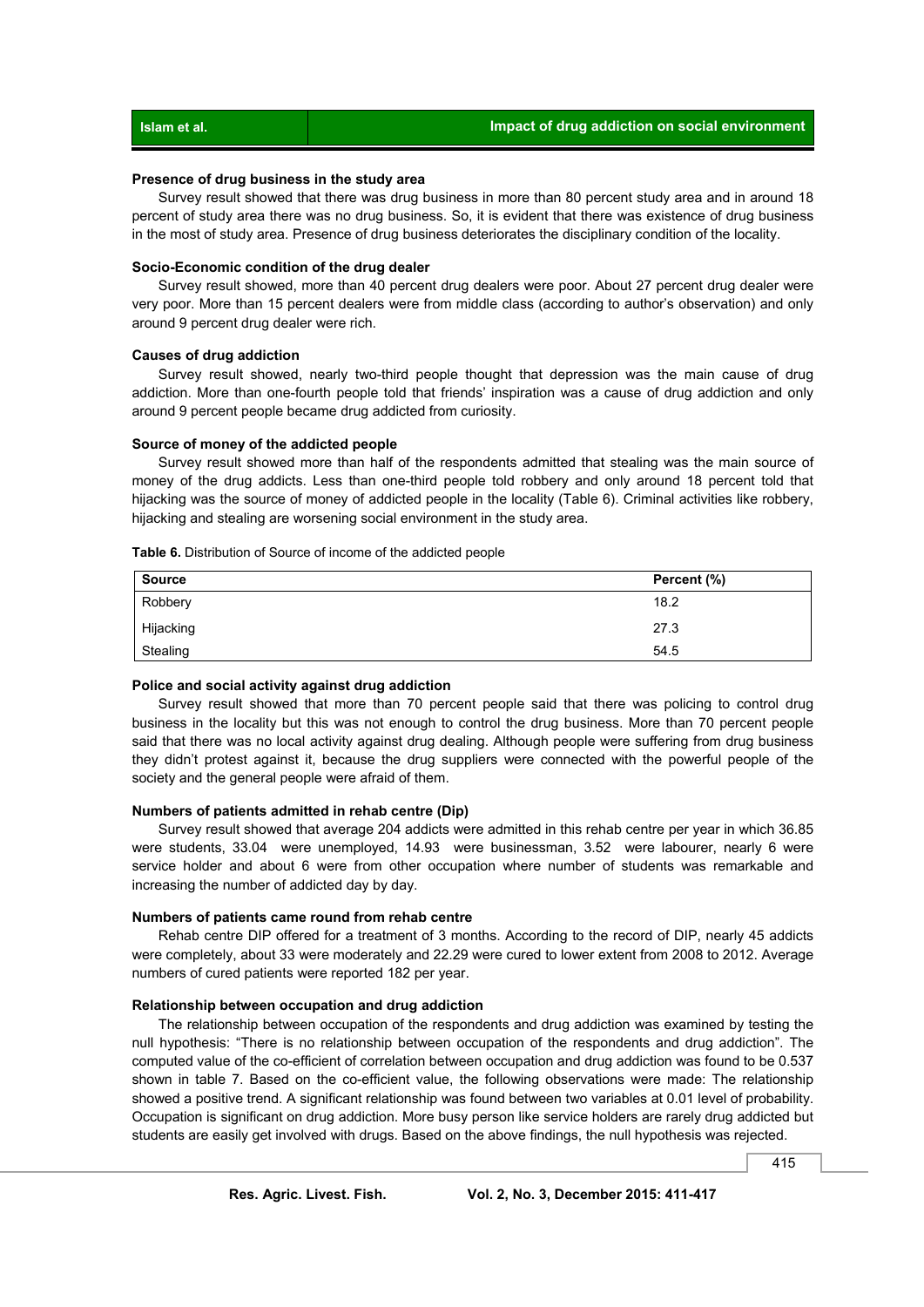#### **Relationship between marital status and drug addiction**

 The relationship between marital status of the respondents and drug addiction was examined by testing the null hypothesis: "there is no relationship between marital status and drug addiction". The computed value of the co-efficient of correlation between marital status and drug addiction was found to be 0.512 shown in Table 7. Based on the co-efficient value, the following observations were made: The relationship showed a positive trend. A significant relationship was found between two variables at 0.01 level of probability. Marital status is significant on drug addiction. Married people are less addicted to drugs. Based on the above findings, the null hypothesis was rejected.

| <b>Dependent</b><br>variable | Independent variable                 | Computed value of 'r'  | Level of significant (%) |
|------------------------------|--------------------------------------|------------------------|--------------------------|
|                              | Occupation                           | $0.537**$              |                          |
| Drug Addiction               | Marital status<br>Category of family | $0.512**$<br>$0.739**$ | 0.01                     |
|                              | Education                            | $-0.671**$             |                          |

**Table 7.** Relationship between Drug Addiction and other selected characteristics (N=38)

\*\*Correlation is significant at the 0.01 level (2-tailed)

#### **Relationship between education of the respondents and drug addiction**

 The relationship between education of the respondents and drug addiction was examined by testing the null hypothesis: "there is no relationship between education of the respondents and drug addiction". The computed value of the co-efficient of correlation between education and drug addiction was found to be - 0.671 as shown in table 7. Based on the co-efficient value, the following observations were made (Table 7). The relationship showed a negative trend. A significant negative relationship was found between to variables at 0.01 level of probability. Educational qualification is significant on drug addiction. Based on the above findings, the null hypothesis was rejected.

### **CONCLUSION**

 The study was carried out through personal interview of 38 identified drug addicted from different wards and different rehabilitation centers for drug addiction in Mymensingh town. The drug addictants were selected with the help of local people. Some of them were also drug addicts and the people associated with illegal drug business and some of them were selected in the study were the patients under treatments in different Centers for Rehabilitation of Drug Addiction in Mymensingh town. Local residents who had indirectly affected by drug addicted were also interviewed. It was found that drugs make a person passionate about it which resulted in physical and mental disorder and cause several diseases. Due to their behavioral changes they commit hijacking, extortion, stealing, and robbery activities. It is a matter of great concern for Mymensingh where among the addicted people most of them are young. Now, not only Mymensingh, it is a burning question for the nation, because of spoiling of golden aged people is hampered our social life and finally national progress. For safety of society and a developed nation, every person must be aware about the bad effect of drug addiction on individuals, family and also as a burden in the country. If it is tried to check drug addiction in only Mymensingh town, it would not be fruitful, because Mymensingh is not a disconnected area of country. Therefore, considerable measures should be undertaken throughout country. In view of the study, following recommendation can be considered to rescue the society from drug addiction: 1. Drug addiction, its bad effects and preventive measures should be included in school curriculum. 2. Family members, particularly father, mother should play key roll to check this hazardous menace from their family. 3. Law enforcing agencies should be patrolled in respective entry of all banned drugs in the country, identification and stepping be seriously dealt with. 4. Community participation should be ensured to find out the treatment, rehabilitation and in prevention the spread of drug addiction problem.